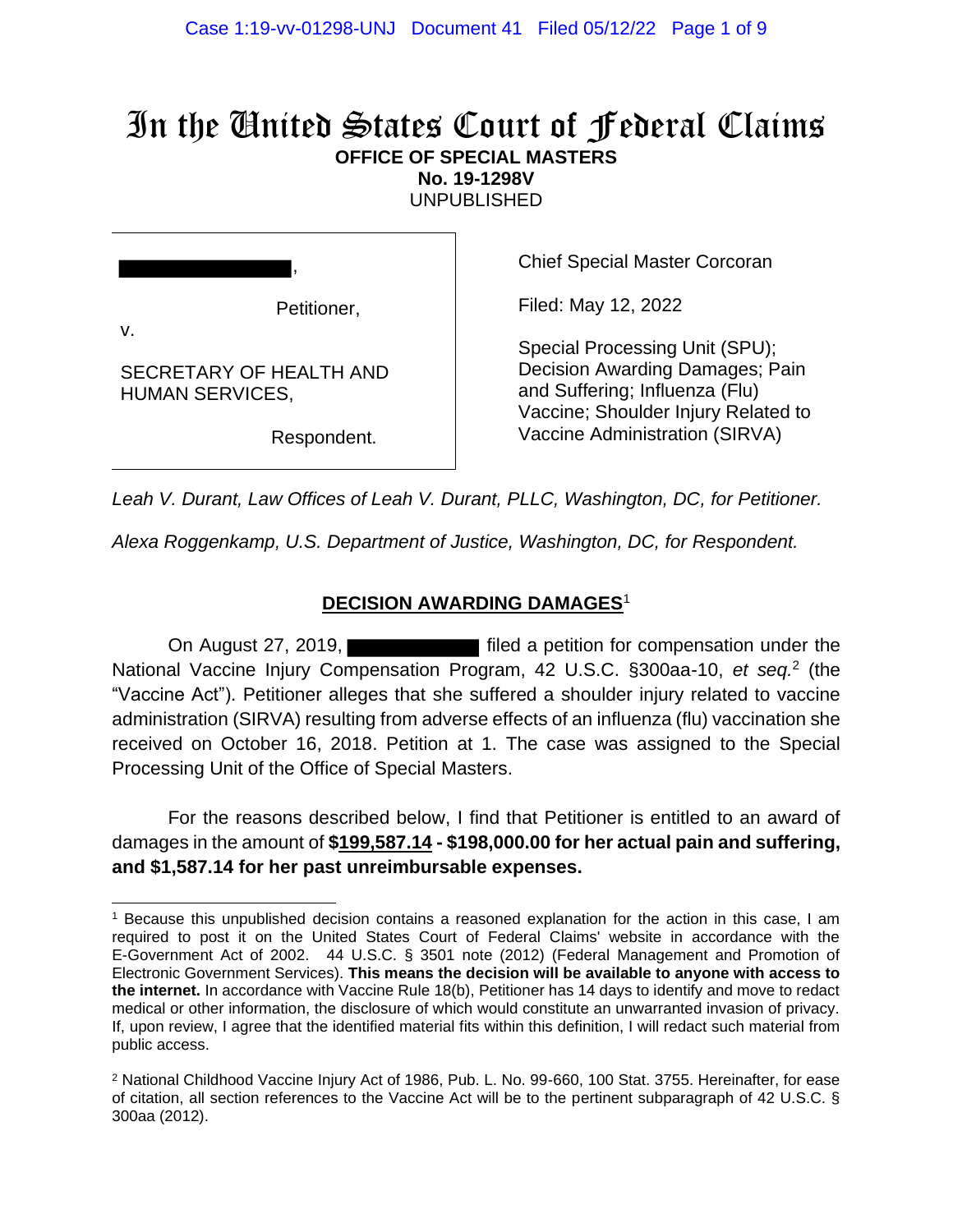#### **I. Relevant Procedural History**

Approximately a year and a half after this case was initiated, on March 8, 2021, Respondent filed his Rule 4(c) Report conceding that Petitioner was entitled to compensation. ECF No. 19. A Ruling on Entitlement was issued on March 15, 2021. ECF No. 20. The parties thereafter attempted to informally resolve damages but were unsuccessful. ECF No. 26, 28. On December 27, 2021, I issued a scheduling order regarding the briefing of disputed damages issues. ECF No. 31. The parties filed their respective briefs (ECF Nos. 33 ("Br."), 34 ("Opp."), and 37 ("Resp.")). The parties agreed to argue their positions at a motions hearing, at which time I would decide the disputed damages issues. ECF. No. 36. That hearing was held on April 29, 2022,<sup>3</sup> and the case is now ripe for a determination.

#### **II. Relevant Medical History**

A complete recitation of the facts can be found in the Petition, in Respondent's Rule 4(c) Report, and in the parties' respective pre-hearing briefs.

In summary, at the time of vaccination, was 27-year-old with a noncontributory medical history. *See, e.g.,* Ex. 2 at 5. Petitioner received a flu vaccine in her left deltoid on October 16, 2018. Ex. 1 at 25, Ex. 1 at 1.

On October 18, 2018, Petitioner presented to an orthopedist for pain in the left shoulder. Ex. 2 at 19. She was positive for joint pain and was having difficulty moving her arm. *Id*. Petitioner was administered her first subdeltoid steroid injection. *Id*. Two weeks later, on November 1, 2018, Petitioner returned to the orthopedist for a follow-up appointment, reporting that her shoulder was getting worse, not better. *Id*. at 17. It was noted that "[t]he injection worked for 4 or 5 days but the pain came back. The shoulder is tender and irritated. She can't do things with it as she would like . . . . She has tenderness along the anterior edge of the acromion. The CA ligament is extremely tender. It is almost like she has a fibrotic reaction." *Id*. Petitioner was scheduled for surgery the following day. *Id*.

had surgery on November 2, 2018, including "[a]rthroscopy of shoulder, left side, manipulation under general anesthesia, subacromial decompression of a class II acromion to a class O. Significant scar tissue fibrosis resection, undersurface subdeltoid bursa resection for secondary scar formation, shoulder, left side." Ex. 6 at 7.

<sup>&</sup>lt;sup>3</sup> At the end of the hearing held on April 29, 2022, I issued an oral ruling from the bench on damages in this case. That ruling is set forth fully in the transcript from the hearing. The transcript from the hearing is fully incorporated into this Decision. ECF No. 40.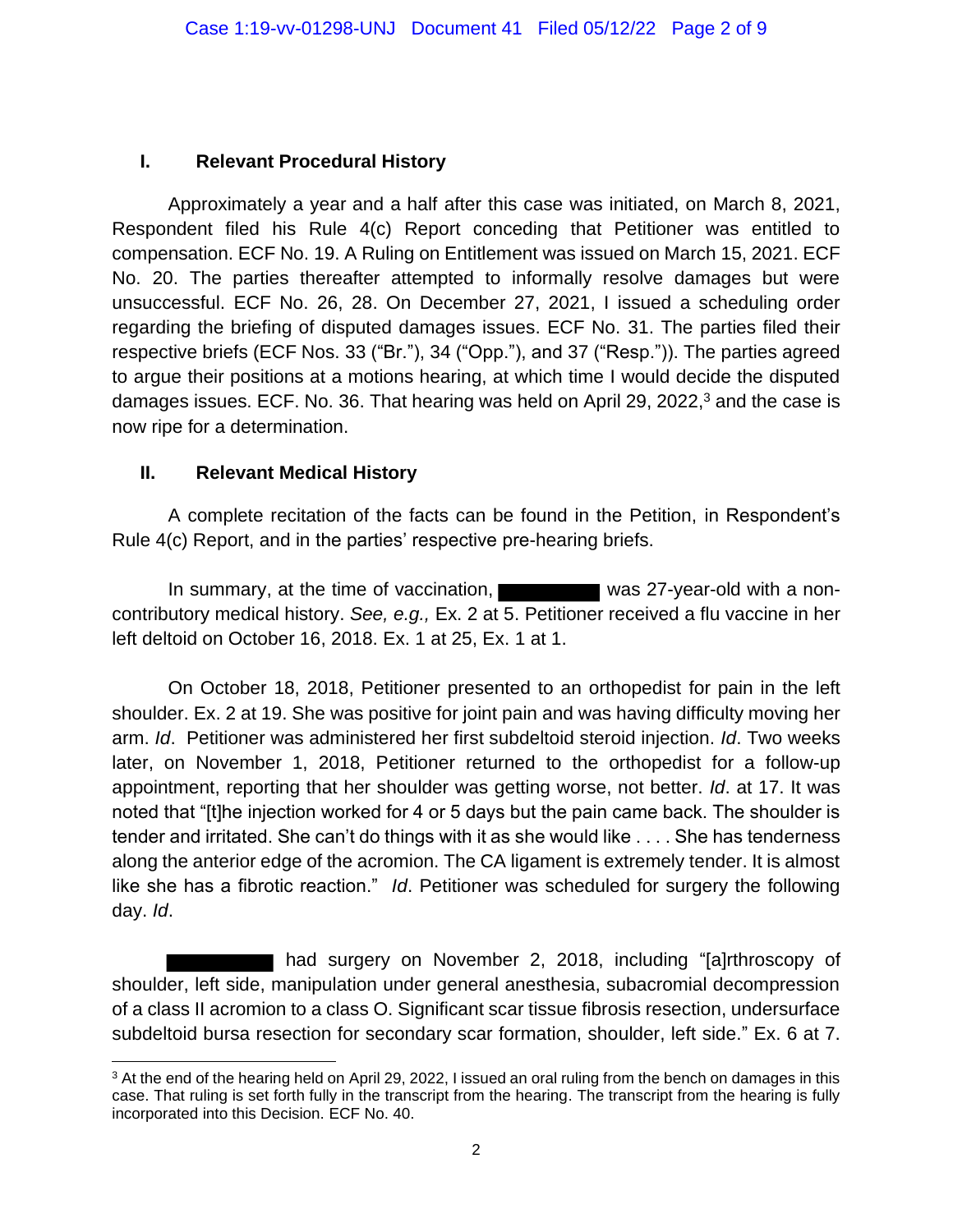Post-operative diagnoses were impingement syndrome, secondary fibrosis, and inflammation. *Id*.

continued to have problems with her shoulder post-operatively, and on December 6, 2018, she was diagnosed with rotator cuff tendonitis despite the debridement, previous fibrosis, and irritation of the shoulder. Ex. 2 at 13. Petitioner was then administered her second subdeltoid steroid injection. *Id*.

Continuing to have shoulder pain and post-operative soreness, Petitioner was administered her third subdeltoid steroid injection on December 27, 2018. Ex. 2 at 11. At this visit, Petitioner was also prescribed Celebrex, a prescription anti-inflammatory drug. *Id*. At a follow-up appointment three and a half months post-surgery, shoulder pain and tendonitis and was administered her fourth subdeltoid steroid injection on February 14, 2019. *Id*. at 9.

By April 4, 2019, Petitioner's orthopedist indicated that she was still having chronic pain, trouble sleeping at night, trouble going behind her head, and irritation posteriorly. Ex. 2 at 7. The orthopedist's assessments were pain in the left shoulder and ankylosis. *Id*. At that point, the orthopedist recommended an MRI, and **Figure 2014** had an MRI on April 5, 2019. *Id*. at 7, 23. The MRI revealed, "1. Synovitis with small-to-moderate-sized joint effusion. No bone marrow edema or articular cartilage destruction to suggest an aggressive infectious process. 2. Rotator cuff tendinosis and mild bursitis. 3. Incomplete tat suppression versus probable reactive edema involving the distal clavicle and acromion, with no acute fracture identified." *Id*. at 23.

On April 22, 2019, Petitioner returned to her orthopedist for a six-month follow-up. Ex. 2 at 5. Petitioner was still positive for joint pain. *Id*. Petitioner was administered her fifth subdeltoid steroid injection and the orthopedist recommended commencing physical therapy (PT). *Id*. On April 23, 2019, Petitioner received a PT evaluation, which was positive for pain on all planes of motion of her left arm, and she had positive impingement tests. Ex. 3 at 6-7.<sup>4</sup> PT was recommended for two times per week for six weeks. Petitioner received PT from April 23, 2019, through May 17, 2019. *See id*. at 1-26.

On May 23, 2019, **returned to her orthopedist, nearly seven months** post-surgery. Ex. 7 at 1. Petitioner was noted to have "progressively gotten worse because scar tissue matured and has irritation." *Id*. The orthopedist recommended a second surgery. *Id*. On May 31, 2019, Petitioner had her second surgery, including "[a]rthroscopic shoulder, left side, with intra-articular synovectomy, extraarticular

<sup>4</sup> The Exhibit 3 PT records appear to have been mislabeled as Exhibit 4. However, Exhibit 3 was identified in the Exhibit List as EW Motion Therapy and was filed after Exhibit 2 and before another exhibit also labeled Exhibit 4; therefore, I will nevertheless refer to and cite to these PT records as Exhibit 3.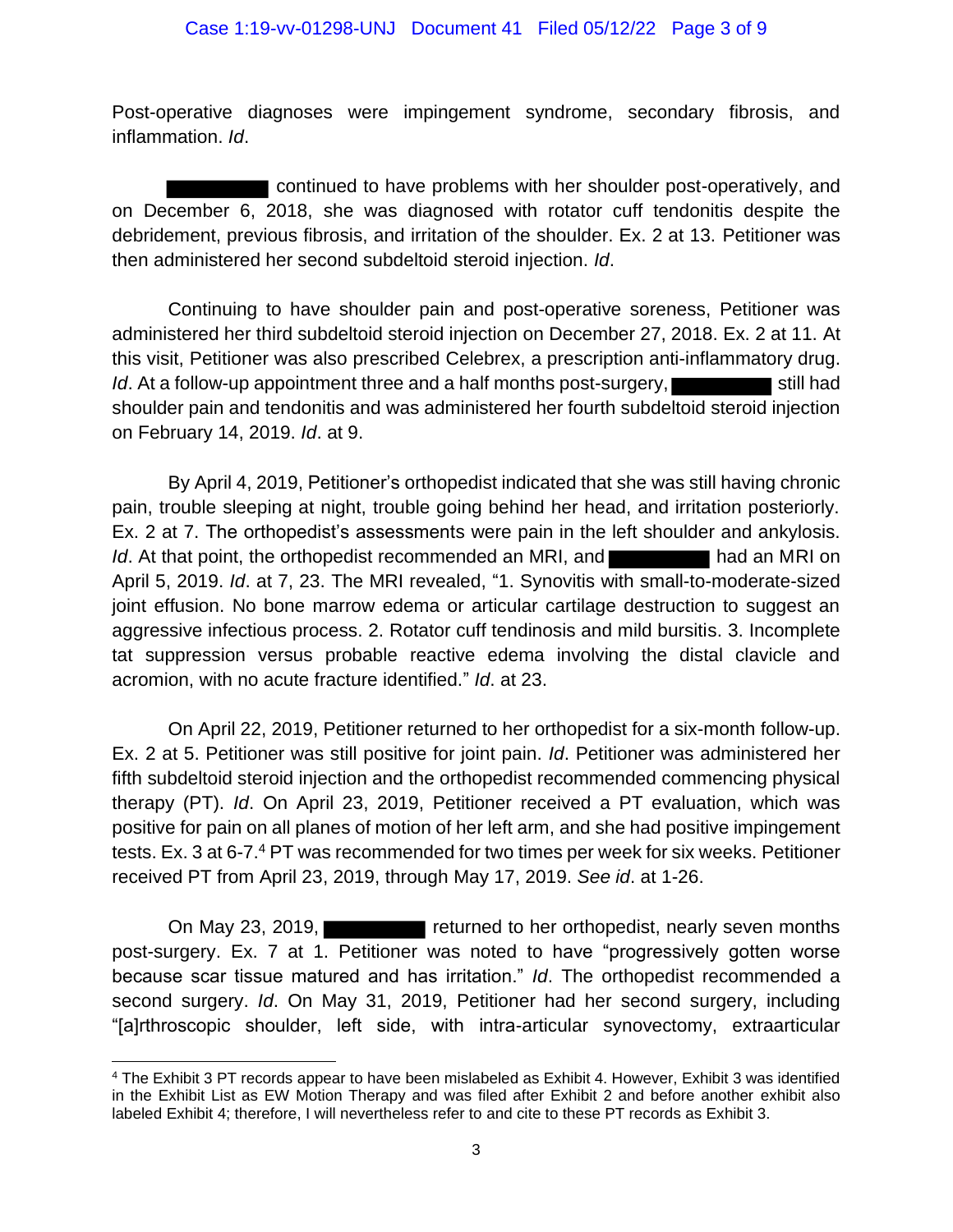subacromial synovectomy, bursectomy, decompression of scar tissue on the anterior deltoid, lateral deltoid, and subdeltoid bursa." *Id*. at 3. Post-operative diagnoses were fibrosis and impingement syndrome. *Id*.

On August 20, 2019, **presented to her second PT evaluation with** decreased range of motion, strength, flexibility, joint mobility, soft tissue mobility, and increased edema, pain, impairments with posture, body mechanics, and lifting mechanics. Ex. 9 at 18. PT was recommended for two times per week for four weeks. Petitioner received PT from August 20, 2019, through September 12, 2019. Ex. *Id*. at 1- 32. At discharge, Petitioner reported "feeling better" and that "she is doing good." *Id*. at 7. She also reported "that she has went back to her workout class and is doing good" and "doesn't have constant pain and she can now raise her arm without issue." *Id*.

On January 29, 2020, presented to a Sports Medicine and Orthopaedic Center. Ex. 10 at 1. It was noted that Petitioner's left shoulder pain "was not significantly improved after having multiple arthroscopies and subacromial corticosteroid injection[s] . . . ." *Id*. Petitioner was noted to have "[t]enderness to palpation over the anterior aspect of the shoulder in the biceps tendon groove and pain with active and passive range of motion. Positive Speed's test and positive O'Brien's and Neer's test." *Id*. Petitioner began a trial of meloxicam, but only experienced mild improvement. *Id*. at 3-4. On March 16, 2020, Petitioner was administered her fifth subdeltoid steroid injection under ultrasound guidance. *Id*. at 5.

Due to the coronavirus Pandemic/COVID concerns, Petitioner explains, she has not returned to be seen in-person for SIRVA treatment since March 2020. Ex. 11 at 1. But she has continued to complete the recommended PT exercises at home, regaining much of the mobility in her shoulder in the process. *Id*. Her constant and severe pain has since largely resolved, and three years following the October 2018 flu shot, she is finally back participating in an exercise program and can engage in some of the hobbies she enjoyed prior to vaccination, though she still requires modified movements on some exercises due to mobility pain. *Id*.

### **III. Legal Standard**

Compensation awarded pursuant to the Vaccine Act shall include "[f]or actual and projected pain and suffering and emotional distress from the vaccine-related injury, an award not to exceed \$250,000." Section 15(a)(4). Additionally, a petitioner may recover "actual unreimbursable expenses incurred before the date of judgment award such expenses which (i) resulted from the vaccine-related injury for which petitioner seeks compensation, (ii) were incurred by or on behalf of the person who suffered such injury, and (iii) were for diagnosis, medical or other remedial care, rehabilitation . . . determined to be reasonably necessary." Section 15(a)(1)(B). The petitioner bears the burden of proof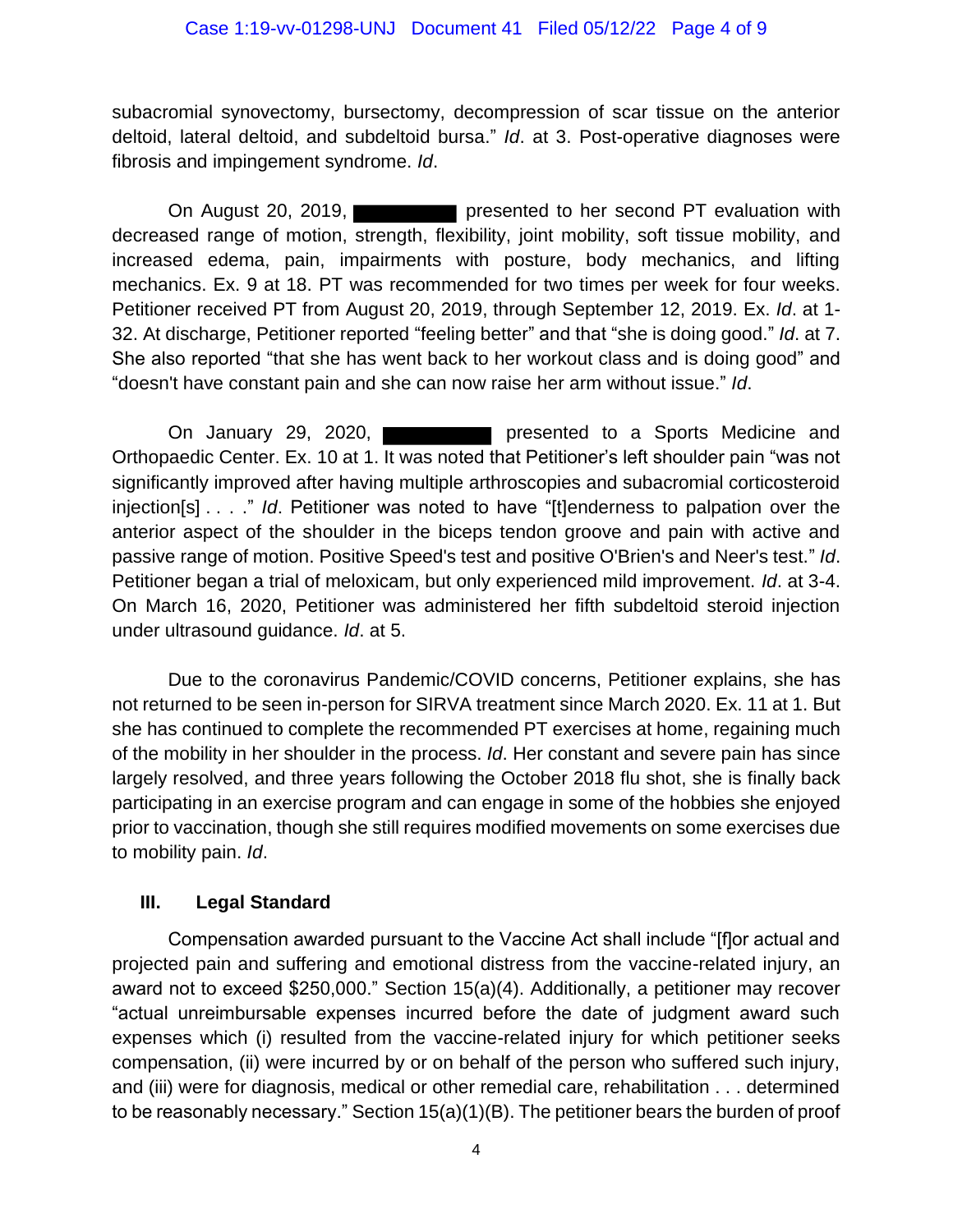with respect to each element of compensation requested. *Brewer v. Sec'y of Health & Hum. Servs.*, No. 93-0092V, 1996 WL 147722, at \*22-23 (Fed. Cl. Spec. Mstr. Mar. 18, 1996).

There is no mathematic formula for assigning a monetary value to a person's pain and suffering and emotional distress. *I.D. v. Sec'y of Health & Hum. Servs.*, No. 04-1593V, 2013 WL 2448125, at \*9 (Fed. Cl. Spec. Mstr. May 14, 2013) ("[a]wards for emotional distress are inherently subjective and cannot be determined by using a mathematical formula"); *Stansfield v. Sec'y of Health & Hum. Servs.*, No. 93-0172V, 1996 WL 300594, at \*3 (Fed. Cl. Spec. Mstr. May 22, 1996) ("the assessment of pain and suffering is inherently a subjective evaluation"). Factors to be considered when determining an award for pain and suffering include: 1) awareness of the injury; 2) severity of the injury; and 3) duration of the suffering. *I.D.*, 2013 WL 2448125, at \*9 (quoting *McAllister v. Sec'y of Health & Hum. Servs.,* No 91-1037V, 1993 WL 777030, at \*3 (Fed. Cl. Spec. Mstr. Mar. 26, 1993), *vacated and remanded on other grounds*, 70 F.3d 1240 (Fed. Cir. 1995)).

I may also consider prior pain and suffering awards to aid my resolution of the appropriate amount of compensation for pain and suffering in this case. *See, e.g.*, *Doe 34 v. Sec'y of Health & Hum. Servs.*, 87 Fed. Cl. 758, 768 (2009) (finding that "there is nothing improper in the chief special master's decision to refer to damages for pain and suffering awarded in other cases as an aid in determining the proper amount of damages in this case."). And, of course, I may rely on my own experience (along with my predecessor Chief Special Masters) adjudicating similar claims.<sup>5</sup> *Hodges v. Sec'y of Health & Hum. Servs.*, 9 F.3d 958, 961 (Fed. Cir. 1993) (noting that Congress contemplated the special masters would use their accumulated expertise in the field of vaccine injuries to judge the merits of individual claims).

Although pain and suffering in the past was often determined based on a continuum, as Respondent argues, that practice was cast into doubt by the Court several years ago. *Graves v. Sec'y of Health & Hum. Servs.,* 109 Fed. Cl. 579, 489-90 (2013). In *Graves*, Judge Merrow rejected a special master's approach of awarding compensation for pain and suffering based on a spectrum from \$0.00 to the statutory \$250,000.00 cap. Judge Merrow maintained that to do so resulted in "the forcing of all suffering awards into a global comparative scale in which the individual petitioner's suffering is compared to the most extreme cases and reduced accordingly." *Graves*, 109 Fed. Cl. at 590. Instead, Judge Merrow assessed pain and suffering by looking to the record evidence, prior pain and suffering awards within the Vaccine Program, and a survey of similar injury claims

<sup>5</sup> From July 2014 until September 2015, the SPU was overseen by former Chief Special Master Vowell. For the next four years, until September 30, 2019, all SPU cases, including the majority of SIRVA claims, were assigned to former Chief Special Master Dorsey, now Special Master Dorsey. In early October 2019, the majority of SPU cases were reassigned to me as the current Chief Special Master.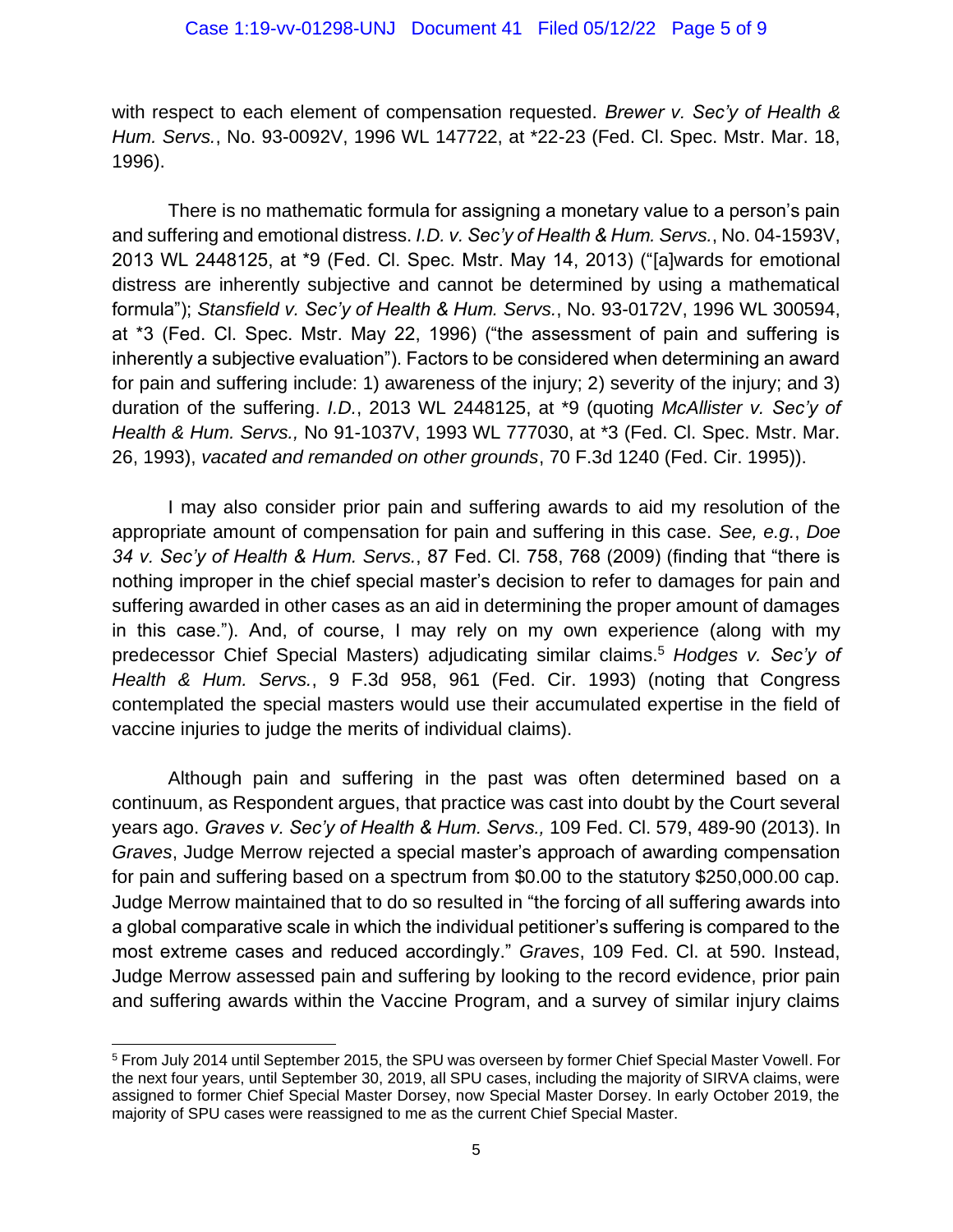outside of the Vaccine Program. *Id*. at 595. Under this alternative approach, the statutory cap merely cuts off *higher* pain and suffering awards – it does not shrink the magnitude of *all* possible awards as falling within a spectrum that ends at the cap.

## **IV. Appropriate Compensation for Petitioner's Pain and Suffering**

In this case, Petitioner's awareness of her injury is not disputed, leaving only its severity and duration to be considered. In determining appropriate compensation for Petitioner's pain and suffering, I have carefully reviewed and considered the complete record in this case. I have also considered prior awards for pain and suffering in both SPU and non-SPU SIRVA cases, and relied upon my experience adjudicating such cases.<sup>6</sup> However, my determination is ultimately based upon the specific circumstances of this case.

Petitioner requests an award of \$225,000.00 in past pain and suffering. Br. at 1,7. Petitioner argues that she "has undergone two surgeries and six painful steroid injections in her left shoulder. The severity of [P]etitioner's pain was so great . . . her orthopedic surgeon had her on the operating table only 17 days later." *Id*. at 10. Additionally, "the need for a second surgery on her shoulder less than seven months later is further evidence that [P]etitioner suffered a severely debilitating injury that could not be alleviated by conservative treatment." *Id*. Petitioner argues that it is indisputable that her injury was severe as evidenced by her "two surgeries (three surgical procedures), six steroid injections, multiple physical therapy sessions, multiple rounds of physical therapy, prescription pain killers, and anti-inflammatories," which did not fully eliminate her pain. *Id.* at 11 (footnote omitted). Petitioner asserts that although "her condition is currently better than it was at its worst," the "duration of [P]etitioner's injury has been long and will likely continue for the rest of her life. At age 29, [P]etitioner will likely have many years ahead of her in which to deal with the residual effects of SIRVA." *Id*. at 12.

Petitioner looked to comparative guidance for similar SIRVA cases where multiple surgeries were involved, including cases like *Schoonover* and *Lawson*. <sup>7</sup> Petitioner cited to several other cases that involved the issue of multiple surgeries, all awarding damages

<sup>6</sup> Statistical data for all SIRVA cases resolved in SPU from inception through January 2020 as well as a brief description of any substantive decisions can be found in the following decisions: *Vinocur v. Sec'y of Health & Hum. Servs.,* No. 17-0598V, 2020 WL 1161173 (Fed. Cl. Spec. Mstr. Jan. 31, 2020); *Wilt v. Sec'y of Health & Hum. Servs.,* No. 18-0446V, 2020 WL 1490757 (Fed. Cl. Spec. Mstr. Feb. 24, 2020); *Smallwood v. Sec'y of Health & Hum. Servs.,* No. 18-0291V, 2020 WL 2954958 (Fed. Cl. Spec. Mstr. Apr. 29, 2020).

<sup>7</sup> *Schoonover v. Sec'y of Health & Hum. Servs*., No. 13-1324V, 2020 WL 5351341 (Fed. Cl. Spec. Mstr. Aug. 5, 2020) (awarding \$200,000.00 for past pain and suffering); *Lawson v. Sec'y of HHS*, No. 18-882V, 2021 WL 688560 (Fed. Cl. Spec. Mstr. Jan. 5, 2021) (awarding \$205,000.00 for past pain and suffering).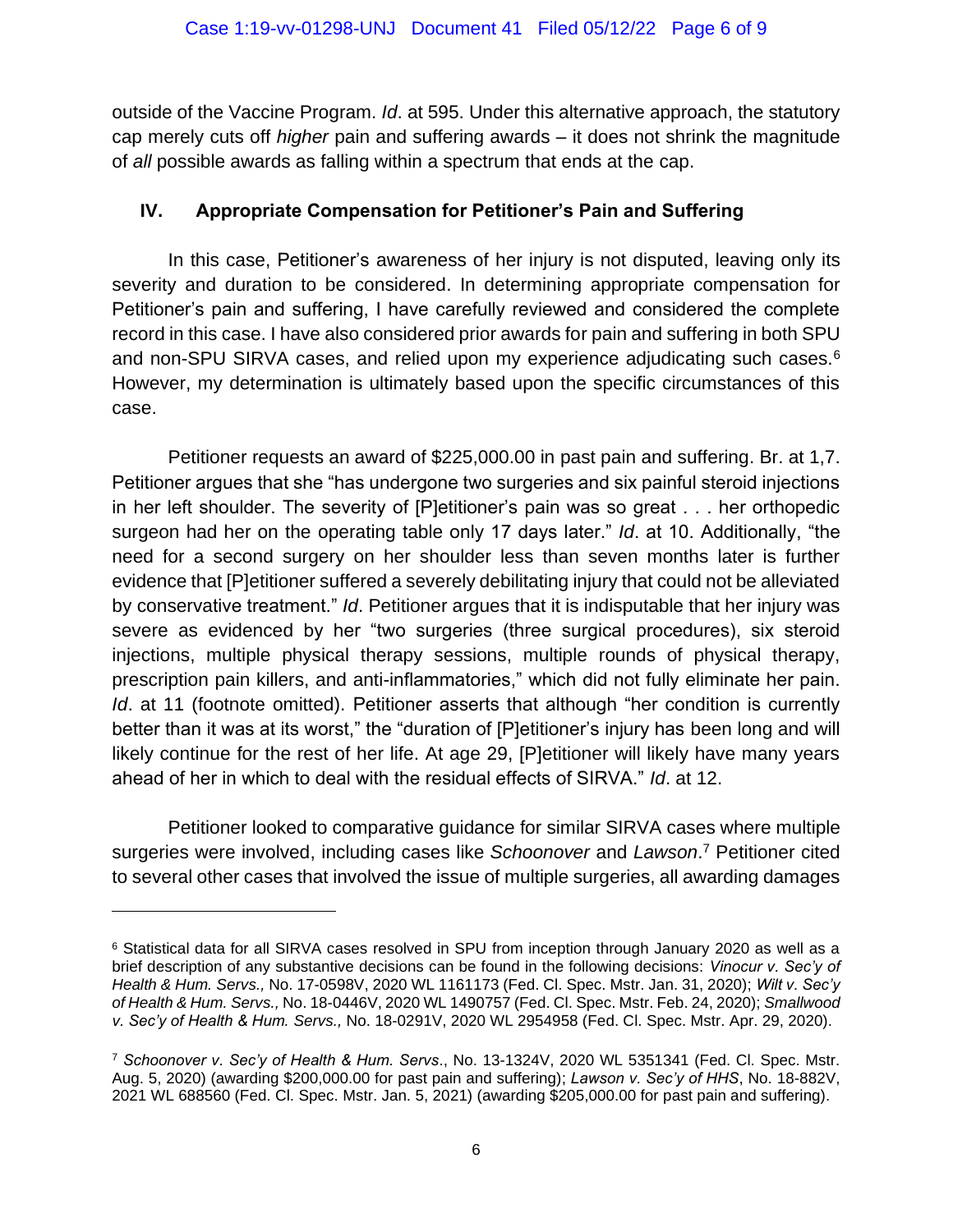between \$200,000.00 and \$210,000.00. *See* Br. at 12-15. Petitioner argues that the fibrosis complicated her course "so much more than the petitioners in the other cases and more than justifies an award of \$225,000.00." *Id*. at 15.

In response, Respondent recommended a pain and suffering award of no more than \$157,500.00. Opp. at 1, 13. Respondent contends that during PT, "[P]etitioner consistently rated her pain at 3 or 4 (though the records do not indicate the top of the range of the pain scale) (*see* Ex. 3 at 9-21), and her range of motion was not significantly limited, even on initial evaluation . . . . " and "[s]he only attended seven appointments of PT for this period." *Id*. at 7-8; *see*, Ex. 9 at 26. Respondent also notes that "[b]y her own admission, [P]etitioner's symptoms largely resolved sometime between March 2020 and November 2021." *Id*. at 8. Otherwise, Petitioner consistently showed relatively mild limitation of motion and rated her pain consistently between 3 and 4, her injury was responsive to PT treatment, she showed good recovery after her surgeries, and her symptoms resolved somewhere between one and half and three years after vaccination. Thus, the scope of Petitioner's pain and suffering would be appropriately compensated by Respondent's proposed award. *Id*. at 9.

Respondent asserts, in reaction, that *Schoonover and Lawson* are distinguishable from the instant case and do not support Petitioner's requested damages award. Opp. at 9. Respondent argues that "awarding damages cannot be reduced down to 'two surgeries equal approximately \$200,000.00.'" Rather, *Pruitt v. Sec'y of Health & Hum. Servs*., No. 17-757V, 2020 WL 5292022 (Fed. Cl. Spec. Mstr. Oct. 29, 2021), which awarded the petitioner \$185,000.00 in pain and suffering, is most analogous to the facts of Petitioner's case here. *Id*. at 12. Even though it is higher than Respondent's proposed award, *Pruitt* demonstrates (in Respondent's view) that "less severe SIRVA injuries, like [P]etitioner's, do not necessarily merit a \$200,000.00 pain and suffering valuation," despite the fact that two surgeries were required. *Id*.

# Pursuant to my oral ruling on April 29, 2022 (which is fully adopted herein), **I find that \$198,000.00 represents a fair and appropriate amount of compensation for Petitioner's actual pain and suffering.**

While no one specific case is completely analogous to the circumstances herein, the cases cited by both Petitioner and Respondent are all instructive. <sup>8</sup> *Pruitt*, the comparable case offered by Respondent, is especially relevant - and it resulted in an award well *above* the \$157,500.00 Respondent proposes. Respondent has not provided

<sup>8</sup> I acknowledge that none of the cases cited by Petitioner or Respondent are binding on this Decision. *See Nance v. Sec'y of of Health & Human Servs.*, No. 06–730V, 2010 WL 3291896 at \*8 (Fed. Cl. Spec. Mstr. July 30, 2010); *Hanlon v. Sec'y of Health & Human Servs.*, 40 Fed. Cl. 625, 630 (1998) ("Special masters are neither bound by their own decisions nor by cases from the Court of Federal Claims, except, of course, in the same case on remand."). These cases do, however, provide persuasive guidance.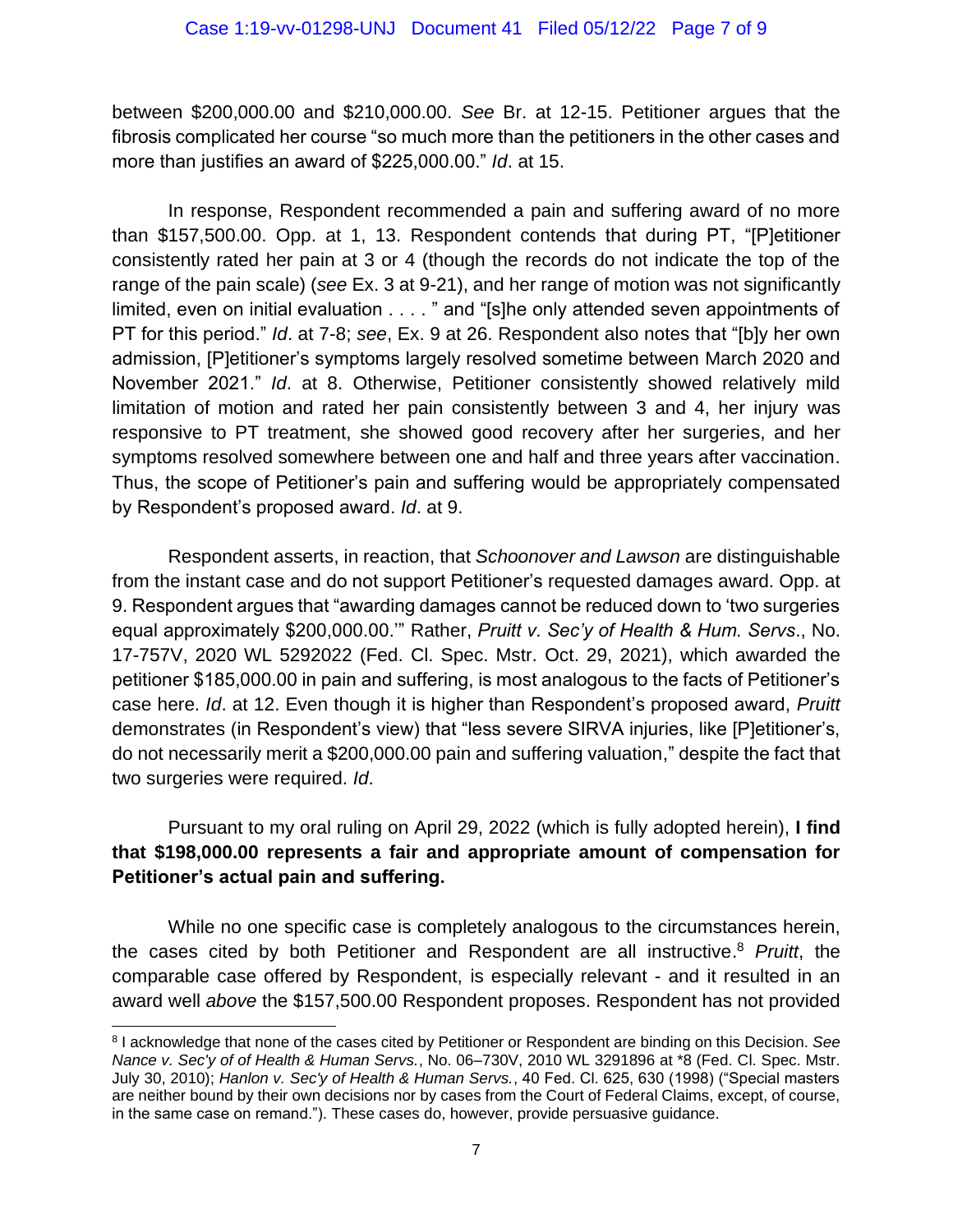a compelling argument for why his preferred sum is appropriate.

In *Pruitt* the petitioner did require two surgeries, but there was a significant gap in treatment, as well as a significant gap between her surgeries. Also, Pruitt only received three steroid injections, and after her second surgery, there was no recommendation for continued treatment "since her pain is not constant and does not seem to be interfering with her life." *Pruitt*, 2020 WL 5292022, at \*2-3, 8. Additionally, there was some question regarding whether Pruitt's second surgery for a SLAP tear was a direct sequela of her vaccination. *Id*. at 9. Thus, the facts of this case actually support a somewhat higher award than was allowed in *Pruitt.*

This case is also somewhat similar to *Schoonover* – but the facts therein are also sufficiently distinguishable to support a slightly lower award in this case*.* The *Schoonover* petitioner reported constant pain, she had pain at rest, she often described pain with activity as severe, with a rating of eight out of ten. Petitioner's pain also did not improve following multiple steroid injections – or the two surgeries she experienced. *Schoonover*, at \*4. Ultimately, that petitioner underwent lengthy and significant medical and surgical care and treatment and suffered episodes of severe pain and limited mobility. *Id*. at \*5. The *Schoonover* petitioner was therefore awarded \$200,000 in past pain and suffering and \$1,200 per year for her life expectancy, reduced to net present value. *Id*. at \*6.

In this case, we can infer that was experiencing a significant enough amount of pain to warrant an initial surgery less than three weeks after vaccination, and a second surgery six months after that. This alone describes a more severe SIRVA than what many Program claimants experience. However, the record is largely silent on the severity of her *pain* specifically. Moreover, rounds of PT over several years as did the petitioner in *Schoonover.* 

There is no question that Petitioner's SIRVA and the overall course she faced, including the number of surgeries, the number of steroid injections, and the duration of her injury, support a higher-than-normal award for pain and suffering in this case. Based on the current records, in just over the course of a year and a half, Petitioner underwent two surgeries, six steroid injections, two rounds of PT, and required prescription pain medication and anti-inflammatories. Petitioner's course was also further complicated by the scar tissue fibrosis that was caused by the vaccination. *See, e.g.*, Ex. 2 at 11; Ex. 6 at 7; Ex. 7 at 1, 4, 6. Nevertheless, the record establishes that she did have instances documented in the record where she experienced some relief from her pain. *See e.g.*, Ex. 4 at 17, 20; Ex. 7 at 4; Ex. 9 at 7. And by November 30, 2021, she reported "I am feeling better" and that she is "finally back participating in an exercise program and can engage in some of the hobbies [she] enjoyed prior to vaccination." Ex. 11 at 1.